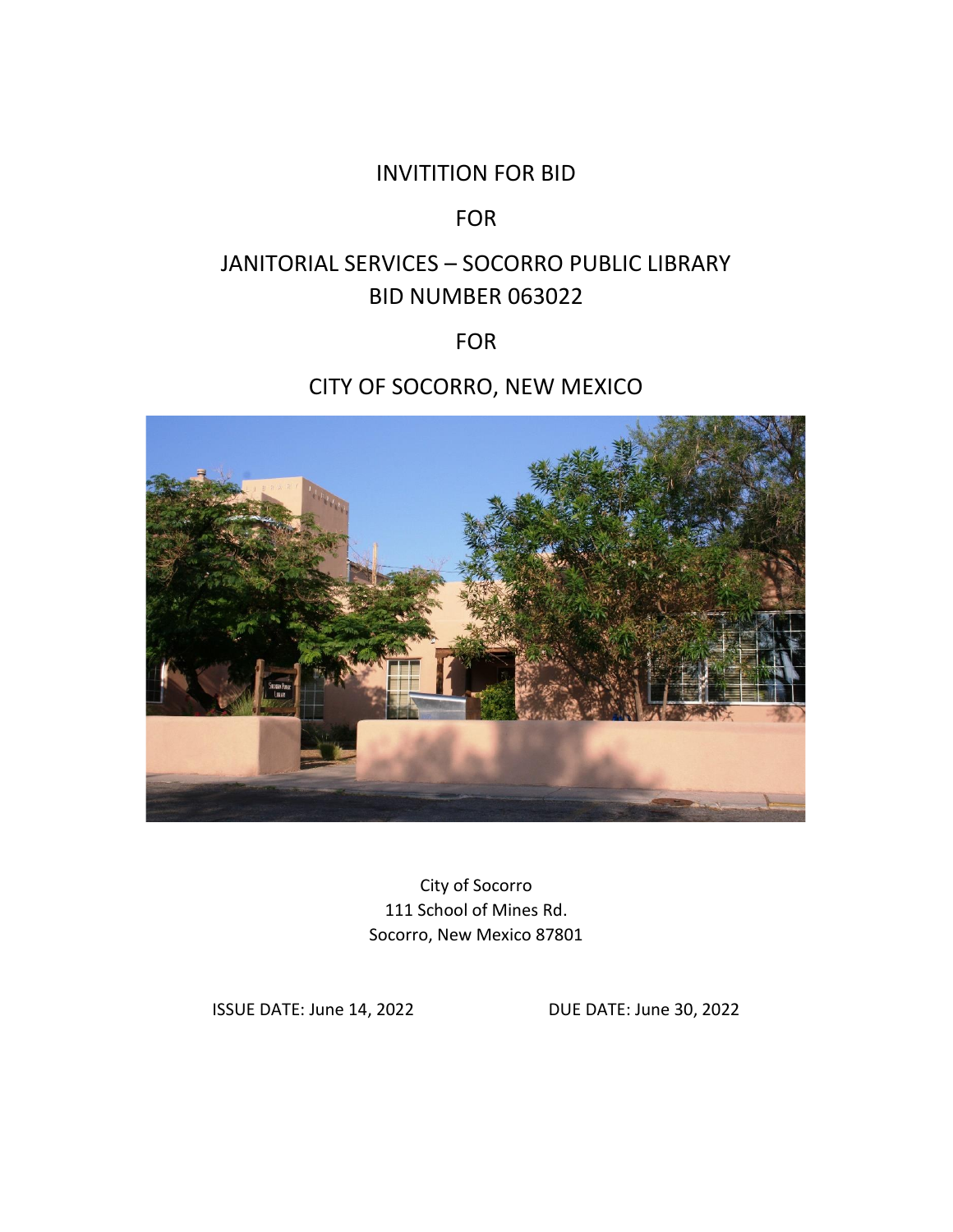#### **Overview**

The City of Socorro herby invites competitive sealed bids for Janitorial Services for the Socorro Public Library

#### **Procurement**

Sealed bids will be accepted until bid opening at 3:00 p.m., June 30, 2022, in the City Hall Council Chambers 111 School of Mines Rd., Socorro, New Mexico 87801. At that time bids will be opened publicly and recorded. The City of Socorro reserves the right to reject any or all bids, to waive technical irregularities, and to award the bid to the bidder whose bid it deems to be in the best interest of the City of Socorro.

Any bid received after the above date and or time will be returned unopened. All bids must be clearly marked **"IFB063022"** in the lower left corner of the envelope. The bidder shall assume full responsibility for the timely delivery of bid.

Please submit two (2) original copies of bid.

The envelope shall be addressed to:

#### **City of Socorro Leopoldo (Polo) Pineda, Jr. City Clerk/Chief Procurement Officer Post Office Drawer K Socorro, New Mexico 87801**

Specifications can be obtained from Leopoldo (Polo) Pineda, Jr. at 575-835-0240 or email [ppineda@socorronm.gov.](mailto:ppineda@socorronm.gov)

If you have any questions regarding the bid please contact Chelsea Jones at 575-835-1114.

## **Specifications**

#### *The following duties will be performed daily/5 times per week:*

#### **Offices**

Empty all trash cans and dispose of in dumpster Empty and change trash liners Vacuum all carpeted areas Clean drinking machines Sweep tile floor Damp mop tile floor Spray areas down with disinfectant Dust all office furniture, fixtures and equipment